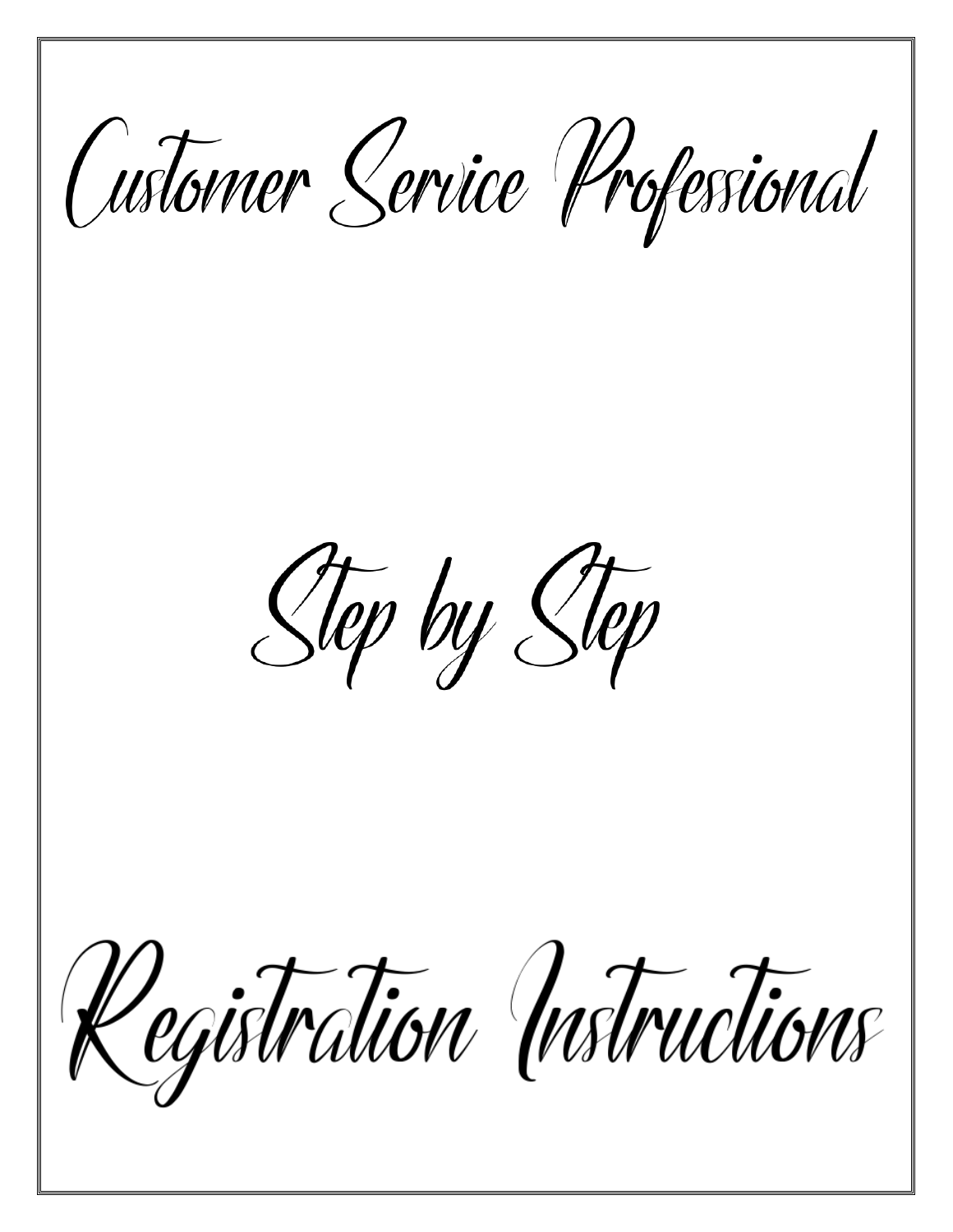**STEP 1** – Click on the registration link below to begin and complete your registration profile.

# [REGISTRATION LINK](https://register.arise.com/)

**STEP 2** – After clicking on the above link, please follow the illustrated steps and instructions (indicated in red):



**WELCOME TO THE PLATFORM!** 

Work from home using the Platform to be your own boss. Earn extra income on a flexible basis by providing customer support for the brands you love.

### **ABOUT YOU**

| Select Your Country of Residence<br>Country (required) |                         |                       |                             |                      |                        |
|--------------------------------------------------------|-------------------------|-----------------------|-----------------------------|----------------------|------------------------|
| <b>United States</b>                                   |                         |                       |                             |                      | $\checkmark$           |
| <b>Tell Us About Yourself</b>                          |                         |                       |                             |                      |                        |
| First name (required)                                  | <b>Enter First Name</b> |                       | MI                          | Last name (required) | <b>Enter Last Name</b> |
| Date of birth (required)                               |                         | (Enter Date of Birth) |                             |                      |                        |
| Did someone tell you about the                         | Platform?               |                       |                             |                      |                        |
| If yes, let us know so we can thank them!              |                         |                       |                             |                      |                        |
| Enter referral code if you have one                    |                         |                       | Enter CSP ID Number 1480799 |                      |                        |

# **CONTACT INFO**

|  |  | How to Reach You |  |
|--|--|------------------|--|
|--|--|------------------|--|

| Email (required)          | <b>Enter Email Address</b>                                       |              |                     |
|---------------------------|------------------------------------------------------------------|--------------|---------------------|
| Mobile phone (required)   | Enter Working Phone Number for a verification code will be sent. |              |                     |
| <b>Your Address</b>       |                                                                  |              |                     |
| Address line 1 (required) | Enter Address info for all fields                                |              | Address line 2      |
| City (required)           |                                                                  |              |                     |
| State (required)          |                                                                  | $\checkmark$ | ZIP code (required) |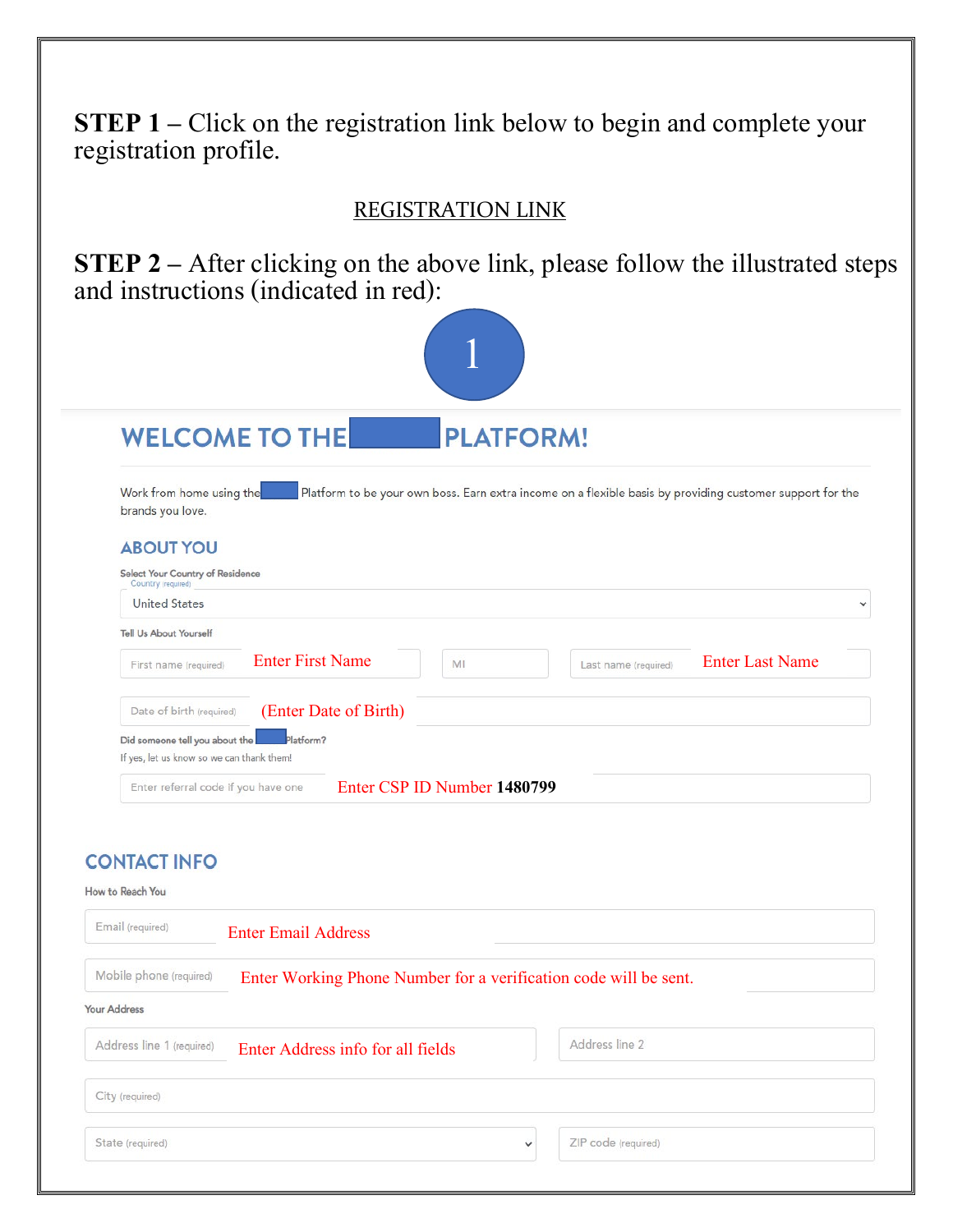

### **LOGIN SET UP**

| <b>Create Your Username and Password</b>                                                                                                                                                                          |                         |                                                                                                                                                                                                                                                                                                                                                                                                                                                                                       |                                         |      |                                                                                                                                                                                  |
|-------------------------------------------------------------------------------------------------------------------------------------------------------------------------------------------------------------------|-------------------------|---------------------------------------------------------------------------------------------------------------------------------------------------------------------------------------------------------------------------------------------------------------------------------------------------------------------------------------------------------------------------------------------------------------------------------------------------------------------------------------|-----------------------------------------|------|----------------------------------------------------------------------------------------------------------------------------------------------------------------------------------|
| Username (required)                                                                                                                                                                                               |                         |                                                                                                                                                                                                                                                                                                                                                                                                                                                                                       |                                         |      | 2A. Create a Username that you will REMEMBER & WRITE IT DOWN!!!                                                                                                                  |
| you will be prompted to select a different username.                                                                                                                                                              |                         |                                                                                                                                                                                                                                                                                                                                                                                                                                                                                       |                                         |      | Your username must begin with a letter and may contain a combination of letters and numbers. Please choose a name that is business appropriate. If the name you enter is in use, |
| Password (required)                                                                                                                                                                                               |                         | 2B. Create a Password                                                                                                                                                                                                                                                                                                                                                                                                                                                                 |                                         |      |                                                                                                                                                                                  |
| Requires at least 3 of the following: a-z (lowercase)   A-Z (uppercase)   0-9 (numbers)   special characters (@, #, \$)<br>Plus: 8 characters or more I can't contain first or last name I can't contain username |                         |                                                                                                                                                                                                                                                                                                                                                                                                                                                                                       |                                         |      |                                                                                                                                                                                  |
| Sign NDA and Agree to Terms of Service                                                                                                                                                                            |                         |                                                                                                                                                                                                                                                                                                                                                                                                                                                                                       |                                         |      | 2D. Click here to review and sign the NDA Agreement                                                                                                                              |
|                                                                                                                                                                                                                   |                         |                                                                                                                                                                                                                                                                                                                                                                                                                                                                                       |                                         |      | 2C. Click here to check the box agreement to not disclose information related to Arise® or any clients (including the client's                                                   |
| box.                                                                                                                                                                                                              |                         |                                                                                                                                                                                                                                                                                                                                                                                                                                                                                       |                                         |      | customers) to third parties. By checking the box, you agree to comply with the terms of the NDA. Click Here to read the NDA before checking the                                  |
| As registering, you agree to the Terms of Use, Acceptable Use, Systems & Equipment Policy, and Privacy Policy (including cookie use).                                                                             |                         |                                                                                                                                                                                                                                                                                                                                                                                                                                                                                       |                                         |      |                                                                                                                                                                                  |
| I'm not a robot                                                                                                                                                                                                   |                         |                                                                                                                                                                                                                                                                                                                                                                                                                                                                                       |                                         |      | 2E. Click here to review and click here to check the box before proceeding                                                                                                       |
| 2G. Click REGISTER to proceed                                                                                                                                                                                     |                         |                                                                                                                                                                                                                                                                                                                                                                                                                                                                                       |                                         |      |                                                                                                                                                                                  |
|                                                                                                                                                                                                                   |                         | <b>VALIDATE YOUR CONTACT INFO</b>                                                                                                                                                                                                                                                                                                                                                                                                                                                     |                                         |      |                                                                                                                                                                                  |
|                                                                                                                                                                                                                   |                         | Please verify your phone number so we can keep in touch                                                                                                                                                                                                                                                                                                                                                                                                                               |                                         |      |                                                                                                                                                                                  |
|                                                                                                                                                                                                                   |                         | We sent a validation code to: (845) 505-6880                                                                                                                                                                                                                                                                                                                                                                                                                                          |                                         | Edit |                                                                                                                                                                                  |
|                                                                                                                                                                                                                   | Mobile Validation Code* |                                                                                                                                                                                                                                                                                                                                                                                                                                                                                       | 3A. Check your phone and enter the code |      |                                                                                                                                                                                  |
|                                                                                                                                                                                                                   | to third parties        | By providing your phone number, you agree and consent to be contacted by Arise, and third-party partners involved in<br>delivering service through the platform, through an auto dialer, pre-recorded messages and text messages. SMS and<br>data rates may apply. Message frequency varies. Text STOP to cancel SMS communications. You can opt-out of certain<br>contacts by changing your communication preferences after completing registration. We do not sell your information |                                         |      |                                                                                                                                                                                  |
|                                                                                                                                                                                                                   | <b>Resend Code</b>      |                                                                                                                                                                                                                                                                                                                                                                                                                                                                                       |                                         | Next |                                                                                                                                                                                  |
| 3B. Click here to check the box                                                                                                                                                                                   |                         |                                                                                                                                                                                                                                                                                                                                                                                                                                                                                       | 3C. Click NEXT                          |      | Two steps to validate!                                                                                                                                                           |
|                                                                                                                                                                                                                   |                         |                                                                                                                                                                                                                                                                                                                                                                                                                                                                                       |                                         |      | Validate your mobile number                                                                                                                                                      |

Validate your email address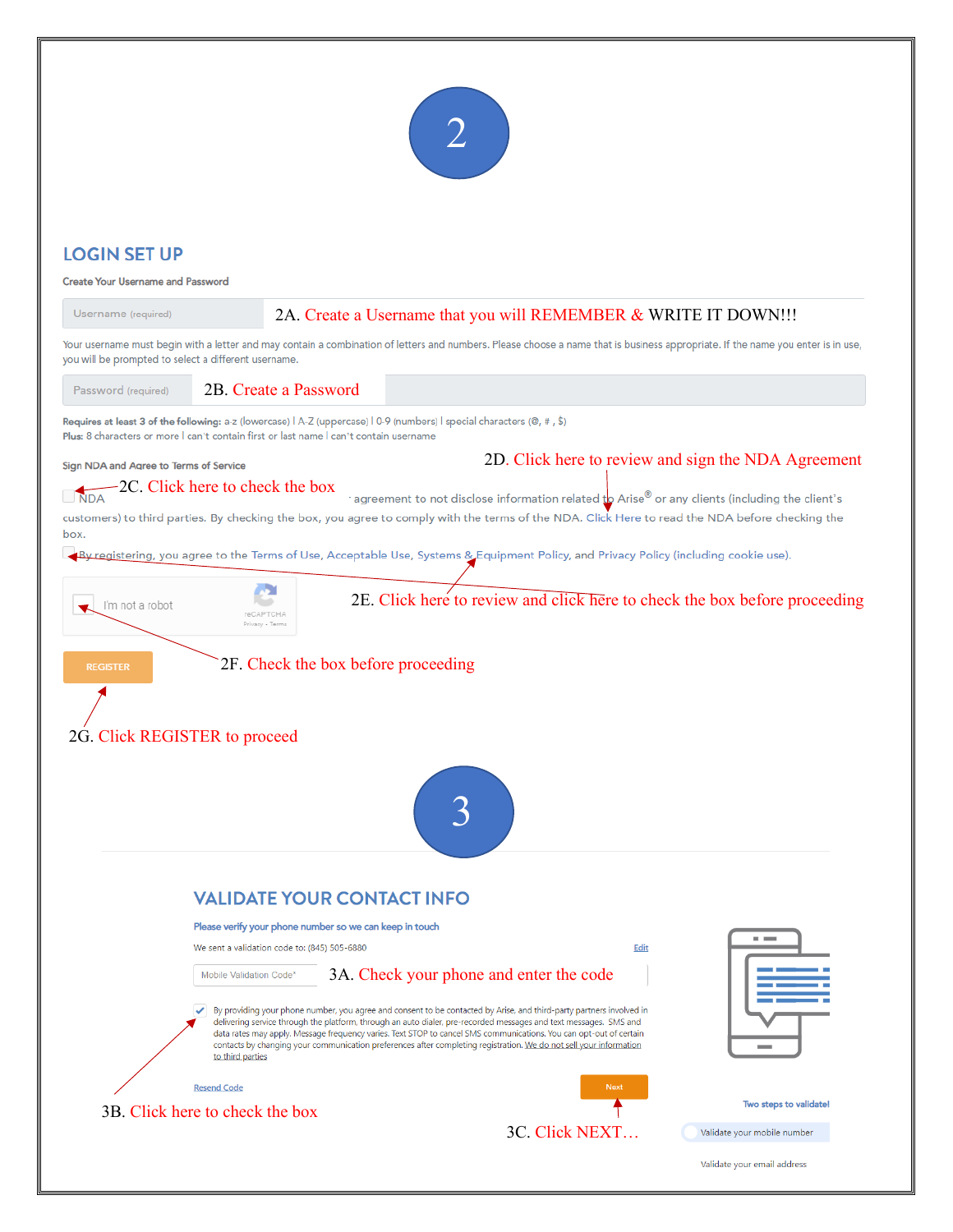

# **VALIDATE YOUR CONTACT INFO**



### Two steps to validate!

Validate your mobile number

Validate your email address

## **NOTE**

Depending on the system, you may not receive the email immediately. Be patient, it will come.



Complete Your Profile to Enroll in a Client Opportunity

This is what the **Network** Platform is all about! Check out the clients waiting for you when you finish signing-up!

Complete Profile <a>Click Complete Profile to complete and be able to view ALL the opportunities



Click 'Learn More' for details on each Opportunity.

| Sort By                                                                                                       |           |
|---------------------------------------------------------------------------------------------------------------|-----------|
| Click for options                                                                                             | $\div$    |
| Filter                                                                                                        | Clear All |
| Type                                                                                                          |           |
| Customer Service/Tech (1)<br>Customer Service/Sales (2)<br>Customer Service (5)                               |           |
| Channel                                                                                                       |           |
| $\Box$ Phone (7)                                                                                              |           |
| Servicing Times (Servicing times are in ET)                                                                   |           |
| $24/7: 12AM - 12AM (1)$<br>Afternoons: 12PM - 6PM (7)<br>Evenings: 6PM - 12AM (6)<br>Mornings: 6AM - 12PM (7) |           |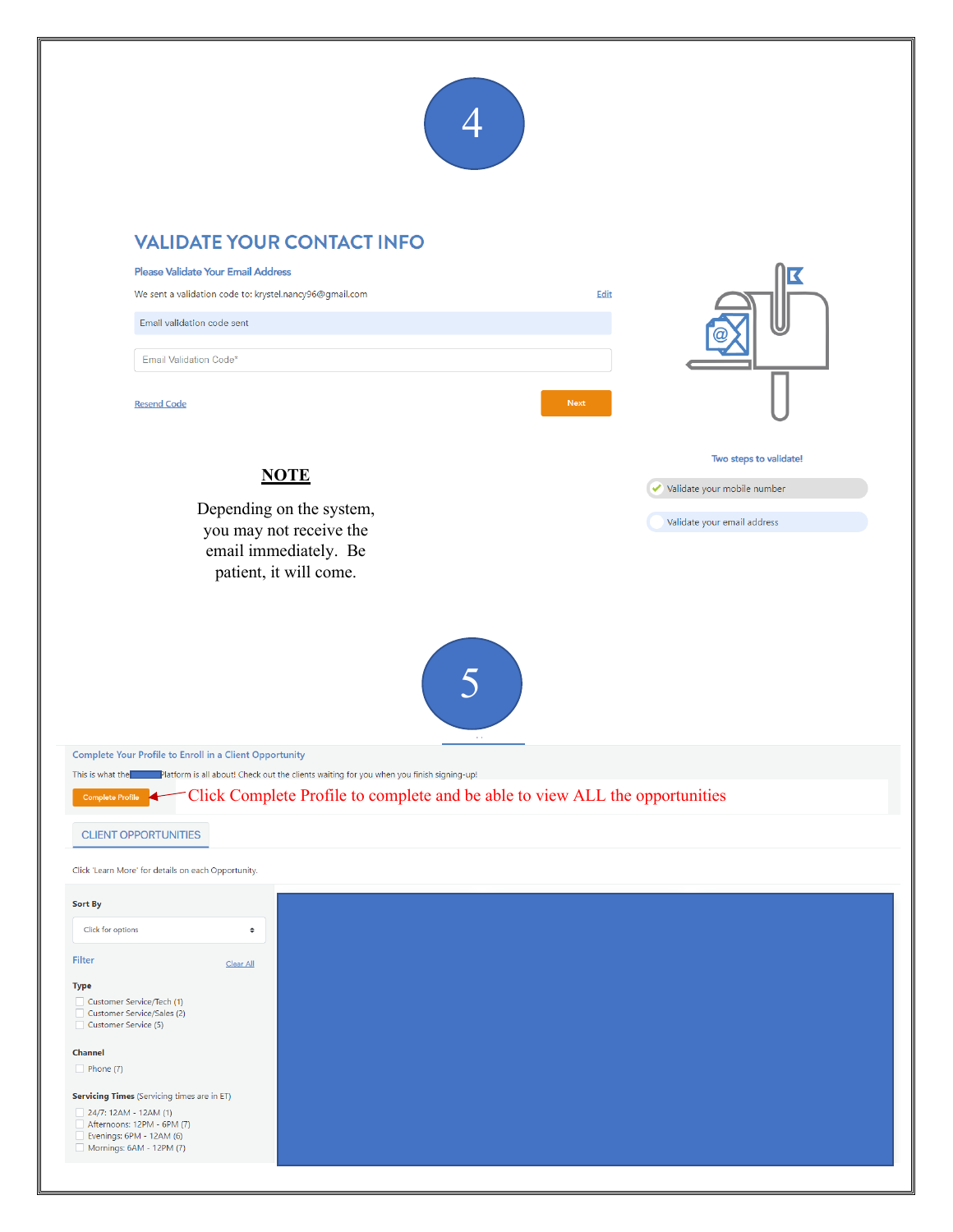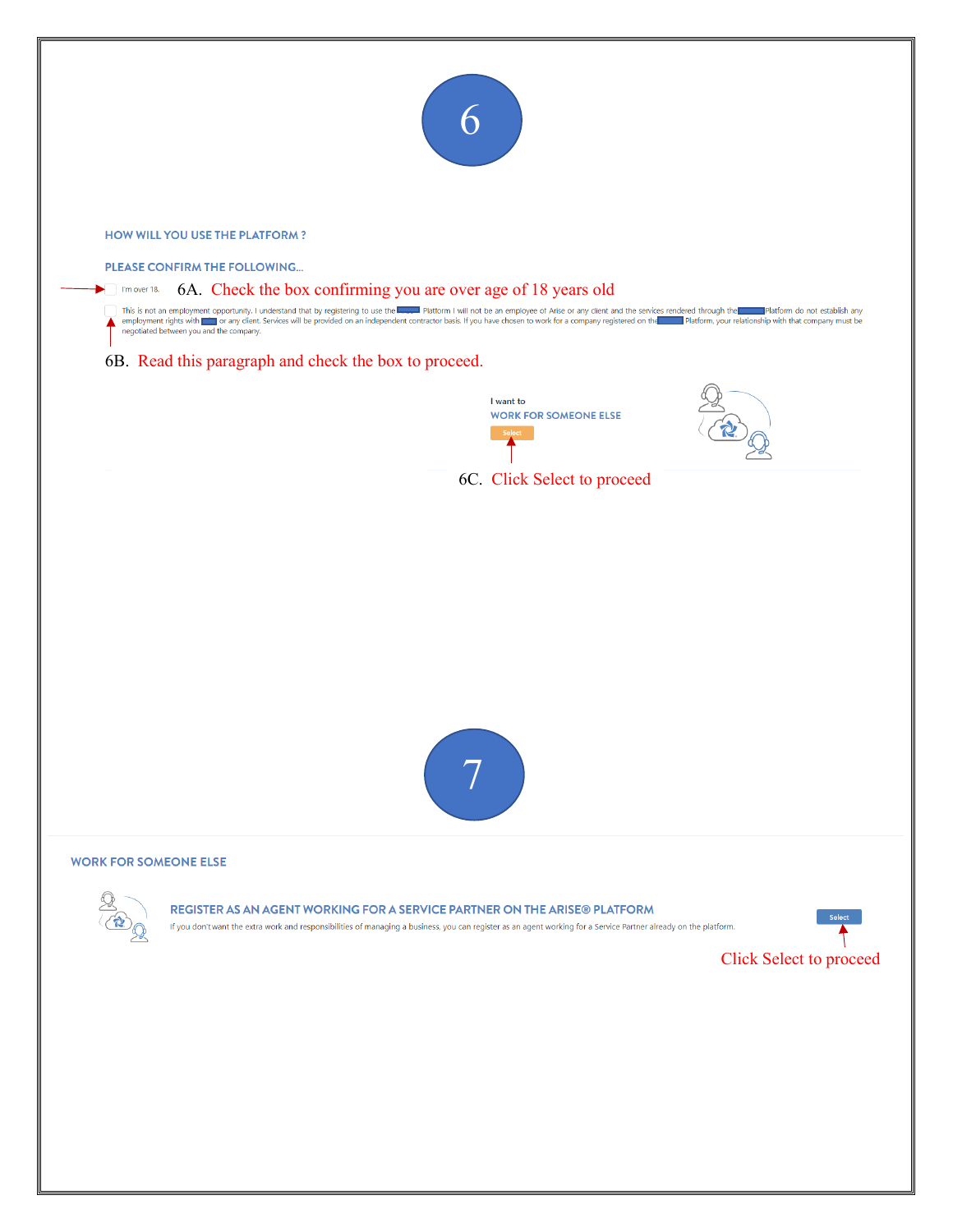

## REGISTER AS AN AGENT WORKING FOR A SERVICE PARTNER ON THE

**PLATFORM** 

If you don't want the extra work and responsibilities of managing a business, you can register as an agent working for a Service Partner already on the platform.

### **Enter Social Security Number**

We know you might be nervous about providing your Social Security Number (SSN). We promise, we'll keep your private information private.

Please Note: You only have two chances to enter the number correctly, make sure your first and last name match what's on your social security card.

|                                                                                                   | Edit |
|---------------------------------------------------------------------------------------------------|------|
| - First Name*<br>DO NOT TOUCH. Your name has been automatically populated                         |      |
| Last Name*<br>DO NOT TOUCH. Your name has been automatically populated                            |      |
| Social Security Number *<br>8A. Enter your Social Security number which is required               |      |
| 8B. Enter your Social Security number AGAIN which is required<br>Confirm Social Security Number * |      |
|                                                                                                   |      |

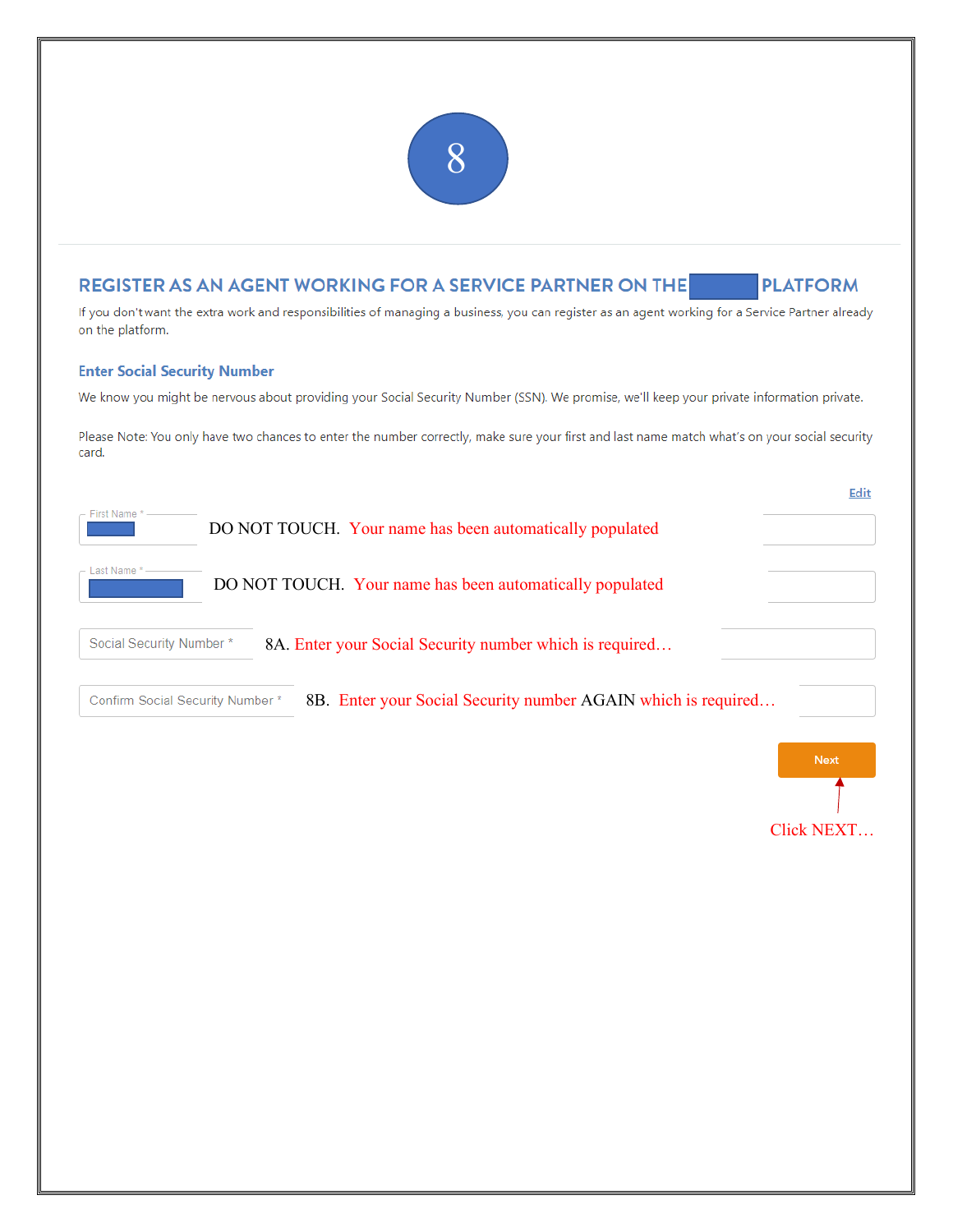

## REGISTER AS AN AGENT WORKING FOR A SERVICE PARTNER ON THE PLATFORM

Please enter the FEIN(Federal Employment Identification Number) or Service Partner ID (IB ID) of the Service Partner you are working for.

### Enter the FEIN or Service Partner ID (IB ID)

| FEIN                                         | OR | Service Partner ID                     | 9A. Enter IB ID number 85608 |
|----------------------------------------------|----|----------------------------------------|------------------------------|
| tard.<br>Verify                              |    |                                        | Verify                       |
|                                              |    |                                        | 9B. Click Verify             |
|                                              |    |                                        | <b>Next</b>                  |
|                                              |    |                                        |                              |
|                                              |    |                                        |                              |
|                                              |    |                                        |                              |
|                                              |    |                                        |                              |
|                                              |    |                                        |                              |
|                                              |    |                                        |                              |
|                                              |    |                                        |                              |
|                                              |    |                                        |                              |
|                                              | 10 |                                        |                              |
|                                              |    |                                        |                              |
|                                              |    |                                        |                              |
|                                              |    |                                        |                              |
| Enter the FEIN or Service Partner ID (IB ID) |    |                                        |                              |
| <b>Business Selected:</b>                    |    | 10A. Verify the IBO Company is correct |                              |
|                                              |    | Service Partner ID                     |                              |
| FEIN                                         | OR |                                        |                              |
|                                              |    |                                        |                              |
| Verify                                       |    |                                        | Verify                       |
|                                              |    |                                        |                              |
|                                              |    |                                        | ${\sf Next}$                 |
|                                              |    |                                        |                              |
|                                              |    |                                        | 10B. Click NEXT              |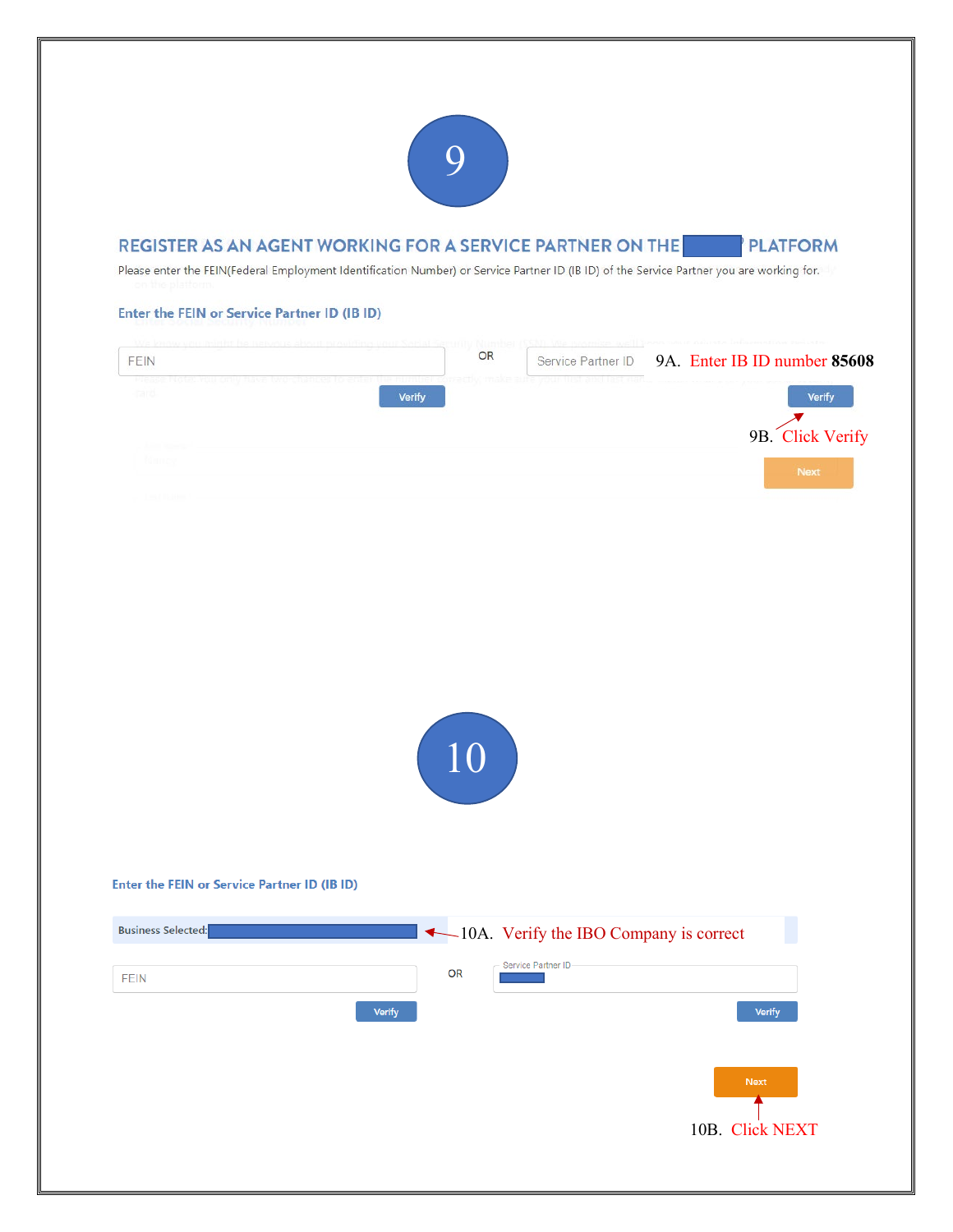

### REGISTER AS AN AGENT WORKING FOR A SERVICE PARTNER ON THE

**PLATFORM** 

Your request to register for the platform as an agent has been submitted to the Service Partner you will be working for. They must approve you in order to finalize registration. If your approval is delayed please contact them directly. You can restart by clicking the grey button and selecting a different Service Partner.

| <b>Request Pending</b>     |                               |  |  |
|----------------------------|-------------------------------|--|--|
| Service Partner Name:      |                               |  |  |
| What would you like to do? |                               |  |  |
| Restart                    | <b>Check</b><br><b>Status</b> |  |  |

# **THIS IS IMPORTANT…**

Please send your IBO an email to mjblack@kas-llc.com and request for them to accept your registration and to let you know when complete. Upon completed notification from the IBO, click CHECK STATUS to proceed.

**PROCEED TO THE NEXT STEP…**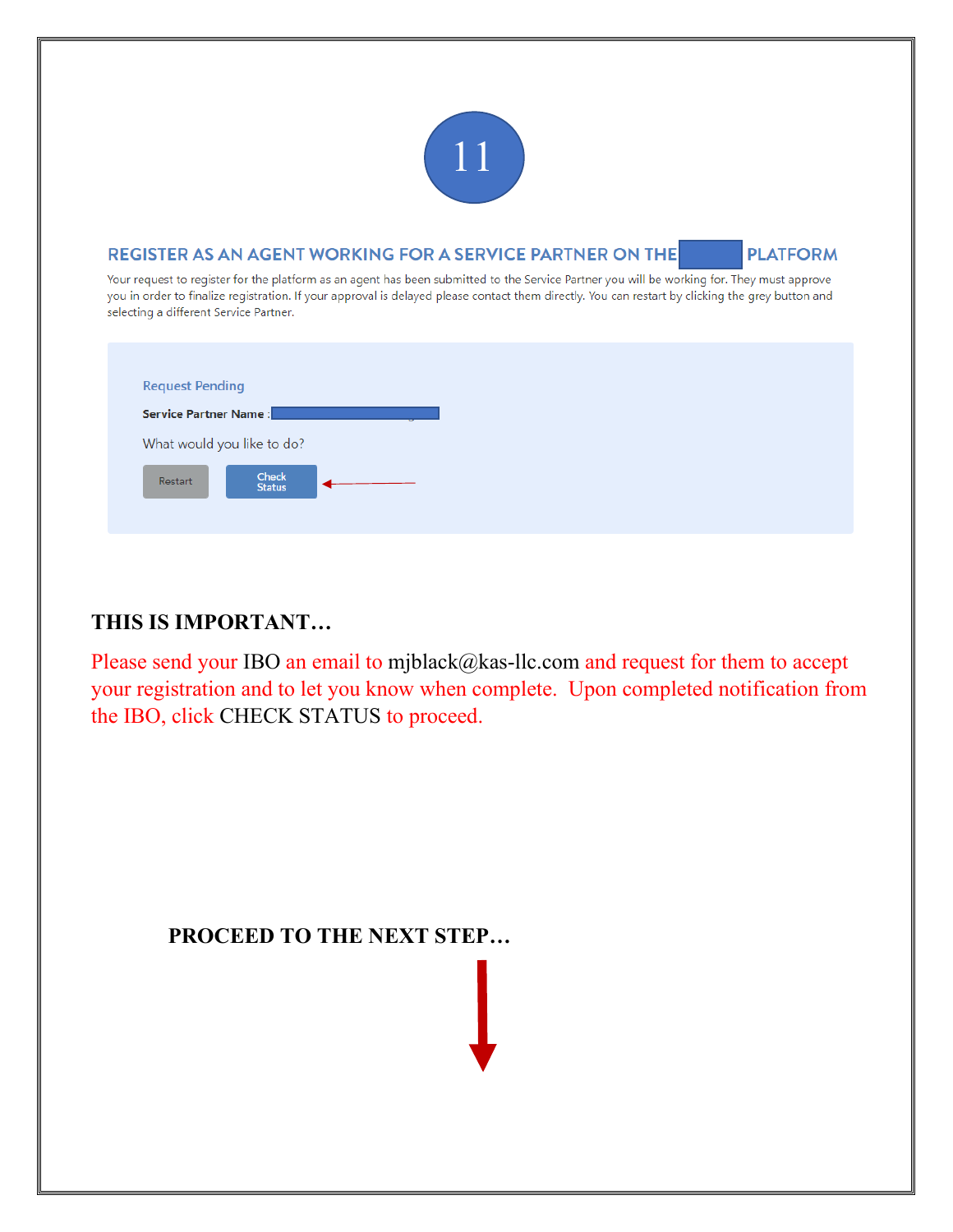

12A. Click view, review and sign the Agent Waiver

Platform

**View & Sign** 

# REGISTER AS AN AGENT WORKING FOR A SERVICE PARTNER ON THE ARISE® PLATFORM

### **Let's Make it Official!**

We'll need your signature on these documents so make sure to read and sign them to continue moving forward on the

#### **Agent Waiver**

The Acknowledgement and Waiver Agreement (the "Waiver") is a contract between a company using the **The Acknowledgement** and each of its agents who are providing services on behalf of the company. The Waiver contains a provision regarding "Arbitration of Claims" as well as a "Class Action Waiver." By signing the Waiver, you are agreeing that you will bring any claims against the company, as well as Arise or any client, in arbitration as opposed to in court. You are also agreeing to bring any such claims on an individual basis only (as opposed to bringing a class action, collective action, or any other type of aggregated action). Arbitrations will be held pursuant to the rules of the American Arbitration Association at one if its many offices throughout the U.S. This summary is general in nature and is not intended to be a comprehensive review of all of the terms of the Acknowledgement and Waiver Agreement. You should thoroughly review and understand the Acknowledgement and Waiver Agreement prior to its execution. AS WITH ANY LEGAL AGREEMENT, ARISE RECOMMENDS THAT YOU OBTAIN THE ADVICE OF A QUALIFIED PROFESSIONAL TO ADDRESS ANY SPECIFIC LEGAL QUESTIONS YOU MAY HAVE. Individuals who are company owners are required to sign the Waiver twice - once as an officer of the company and again as an agent.

# Agent NDA 12B. Once you have completed the Agent Waiver, click view and sign the Agent NDA

The Non-Disclosure Agreement (the "NDA") is a contract in which you agree not to disclose information relating to or the clients on the Platform (including the client's customers) to third parties. Any information that is provided to you by or on behalf of wave or any clients or otherwise in connection with your provision of services using the Platform must be kept confidential and not shared with anyone. This summary is general in nature and is not intended to be a comprehensive review of all of the terms of the Non-Disclosure Agreement. You should thoroughly review and understand the Non-Disclosure Agreement prior to its execution. AS WITH ANY LEGAL AGREEMENT, ARISE RECOMMENDS THAT YOU OBTAIN THE ADVICE OF A QUALIFIED PROFESSIONAL TO ADDRESS ANY SPECIFIC LEGAL QUESTIONS YOU MAY HAVE. Individuals who are company owners are required to sign the Waiver twice once as an officer of the company and again as an agent.

**Next** 

View & Sign

12C. Once you have completed signing the Agent NDA & Waiver, Click NEXT

# **PROCEED TO THE NEXT STEP…**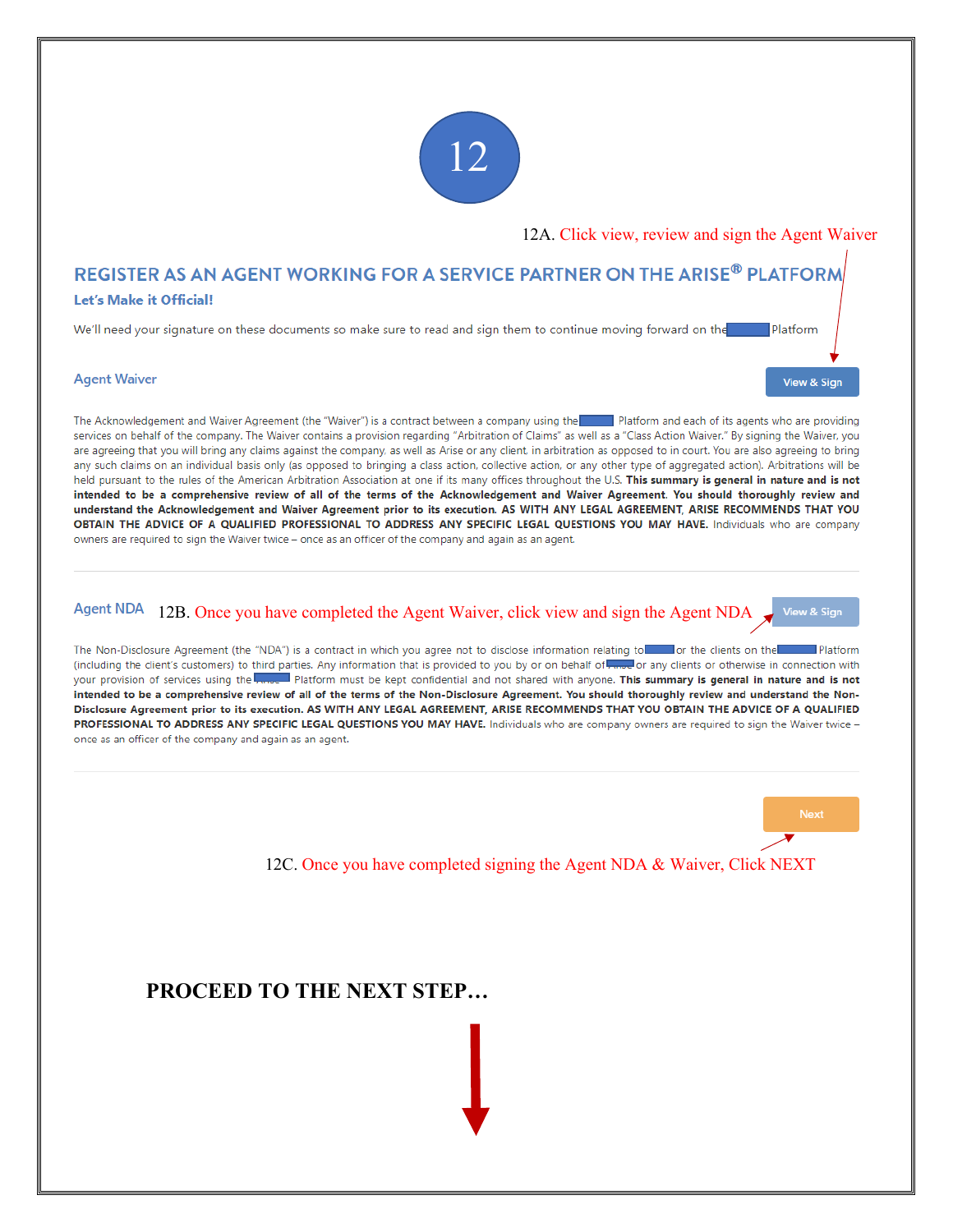

# **THIS IS IMPORTANT…**

Now that you have completed the Agent NDA & Waiver, send your IBO an email to mjblack@kas-llc.com and request for them to finalize your registration and to let you know when complete. Upon completed notification from the IBO, click CHECK STATUS to proceed.

### REGISTER AS AN AGENT WORKING FOR A SERVICE PARTNER ON THE ARISE® PLATFORM

Now that you've signed the paperwork, the Service Partner you're working for just needs to approve and you're ready to pick your first Client Opportunity! Please contact your Service Partner if you experience a delay in moving forward.

| <b>Pending finalization</b>                         |                                                                                                                                                                              |
|-----------------------------------------------------|------------------------------------------------------------------------------------------------------------------------------------------------------------------------------|
| <b>Service Partner Name:</b>                        |                                                                                                                                                                              |
| What would you like to do?                          |                                                                                                                                                                              |
| Check<br>Restart<br><b>Status</b>                   |                                                                                                                                                                              |
|                                                     |                                                                                                                                                                              |
|                                                     |                                                                                                                                                                              |
|                                                     |                                                                                                                                                                              |
|                                                     |                                                                                                                                                                              |
|                                                     | 14                                                                                                                                                                           |
|                                                     |                                                                                                                                                                              |
| <b>CLIENT OPPORTUNITIES</b>                         | <b>CONGRATULATIONS YOU ARE IN</b>                                                                                                                                            |
| Click 'Learn More' for details on each Opportunity. | Now you can view the available client opportunities. To get started,<br>click Learn More and view the Opportunity Announcement for more<br>information regarding the client. |

Contact your IBO if you have additional questions.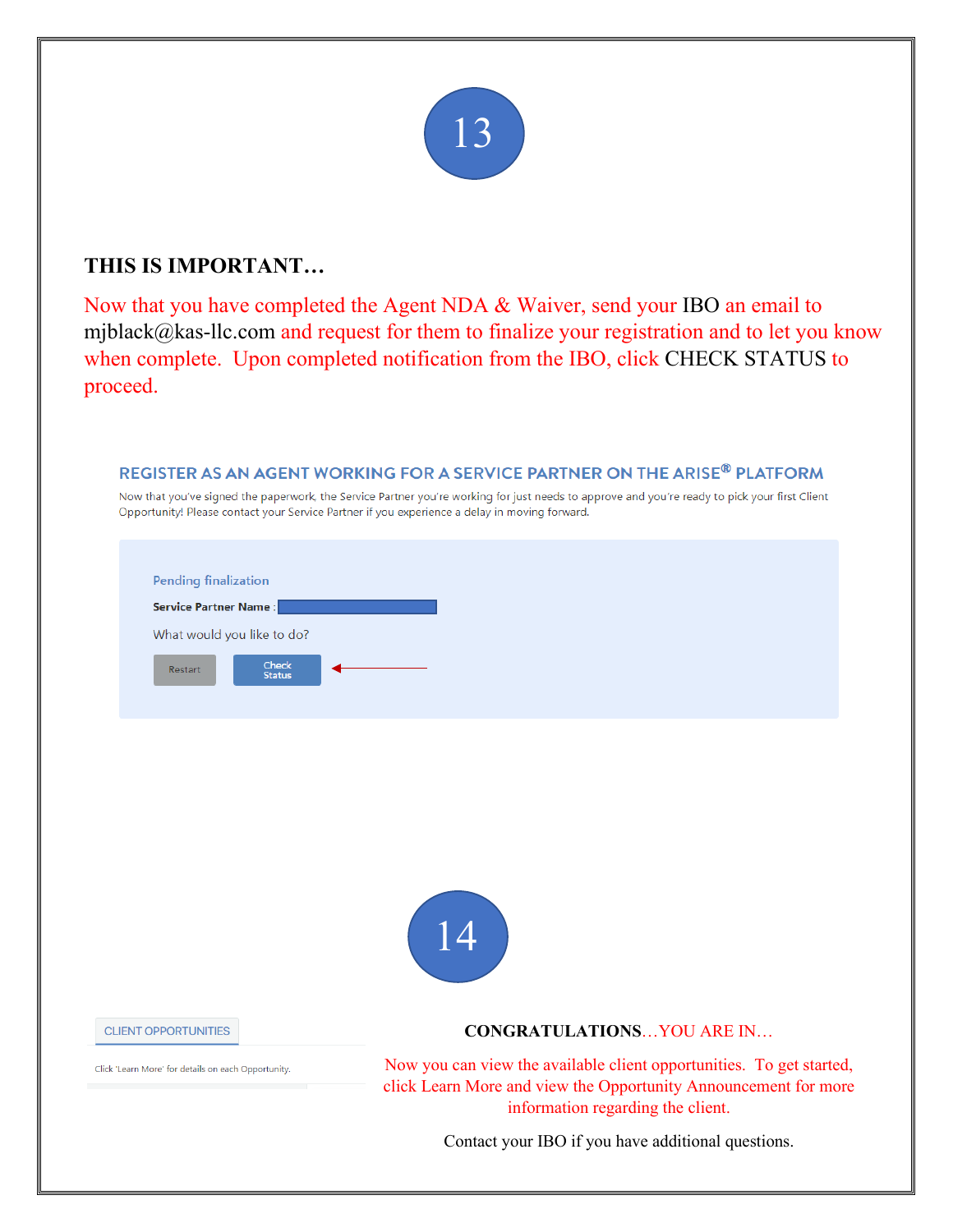# **ADDITIONAL STEPS REQUIRED**

After you have completed the steps, please note the following: You will receive an email from Hellosign.com with the following documents for your review and signature:

- a. Independent Contract Agreement (ICA)
- b. W-9
- c. Direct Deposit Authorization Form

Upon receipt of the signed documents, we will review and finalize your registration to allow you the opportunity to start reviewing the available clients to choose to service.

# **IMPORTANT NOTES**

Payroll Dates: 1<sup>st</sup> and 15<sup>th</sup> day of the month Platform Usage Fee: \$19.75 Our Company Service Fee: \$50.00

The Platform usage fee covers and pays for 24/7 Technical Support, scheduling system, services of providing work from home job opportunities and distribution of payroll.

Our company service fee covers and pays for the following services: time and support service to handle all issues and answer all questions, continuing education and training sessions, correspondence to allow you to succeed as an independent contractor working from home and payroll distribution.

Our company will provide you 1099 tax information to view and a CSP Payroll Financial Report to help you notate the estimated amount of taxes that would need to be taken out each payroll and put aside to pay every three months.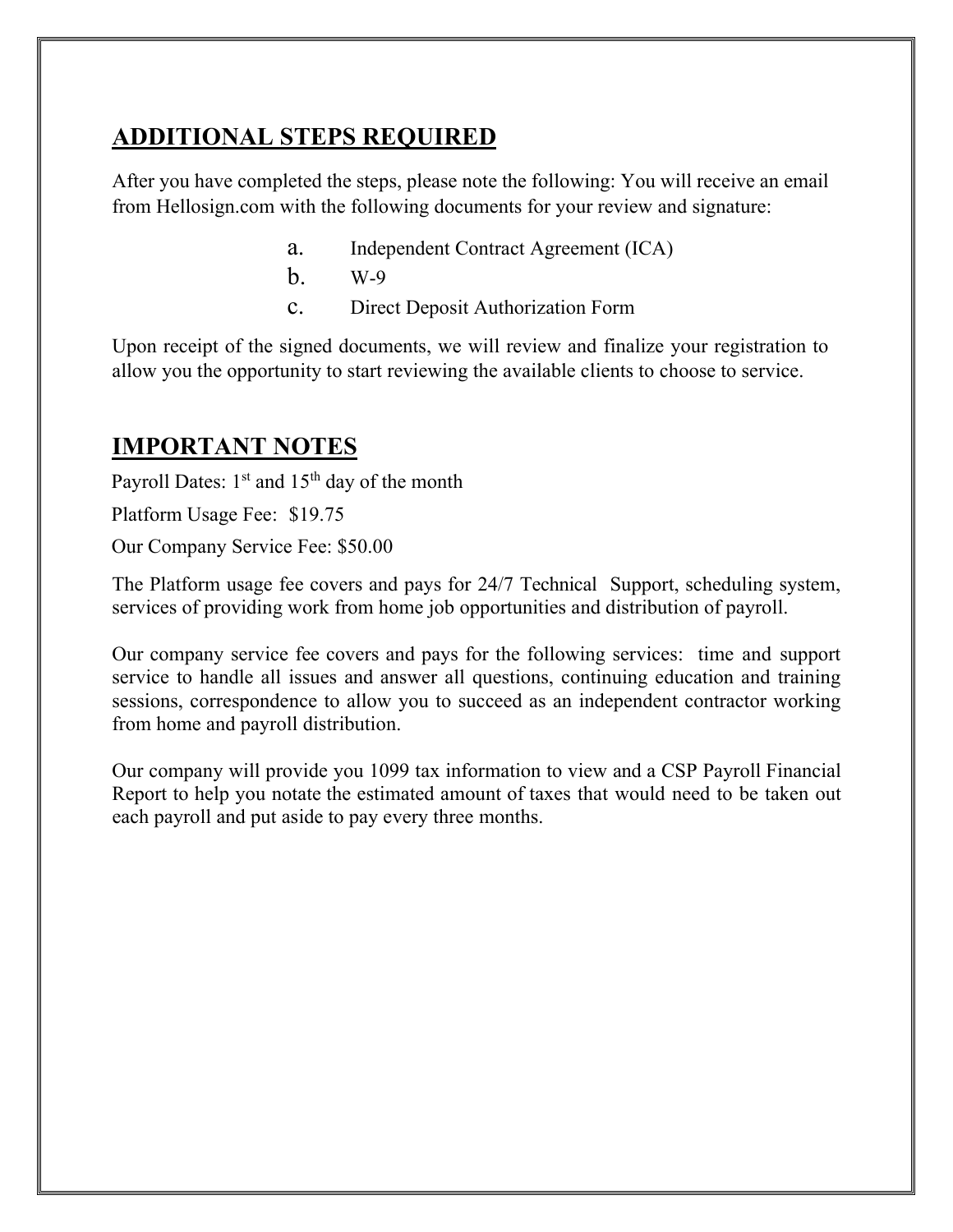# **SETTING UP YOUR OFFICE**

Please see below the list of equipment and software needed to set up your office and start servicing remotely.

- 1. Laptop, Desktop or MAC Computer:
	- 1. MAC the required Operating Systems
		- a. Intel core i5 2.7 GHz processor or better
		- b. Operating System of MAC OS x 10.10 Yosemite or higher.
		- c. Download of the bootcamp software
- 2. Computer Monitor (15" or higher...)
	- 1. 1280 x 1024 (SXGA) screen resolution or 1920 x 1080 (Full HD or 1080p).
	- 2. Dual monitors may be required on some client programs.
- 3. Operating Systems: (one of the following listed below)
	- 1. Windows 10
- 4. Computer Hard Drive:
	- 1. 2.8 or more GHz (20 GB available space/60 GB total space) or Intel i class dual core processor
	- 2. Atom, Celeron, Pentium and Opteron processors are not permitted.
- 5. Memory: 4 GB of RAM or Better
- 6. Computer Keyboard and Mouse
- 7. Hard-Wired Land Line Telephone connection (plain old telephone line) w/long distance and international long-distance service (preferably through your cable provider). Based on the client preference, the following are also excepted: cable telephony, digital service or business class VOIP. Softphones and cell phones are not permitted.
- 8. Hardwired Broadband Internet Service via DSL, Cable or Fiber Optic with an internet connection: minimum download speed of 10 mbps and a minimum upload speed of 3 mbps. Wireless connection is PROHIBITED. USB connected modems are not supported.
- 9. Internet Software: Internet Explorer 8.0, 9, 10 or 11, on Windows 10. Optional: Mozilla (Firefox) and/or Google Chrome.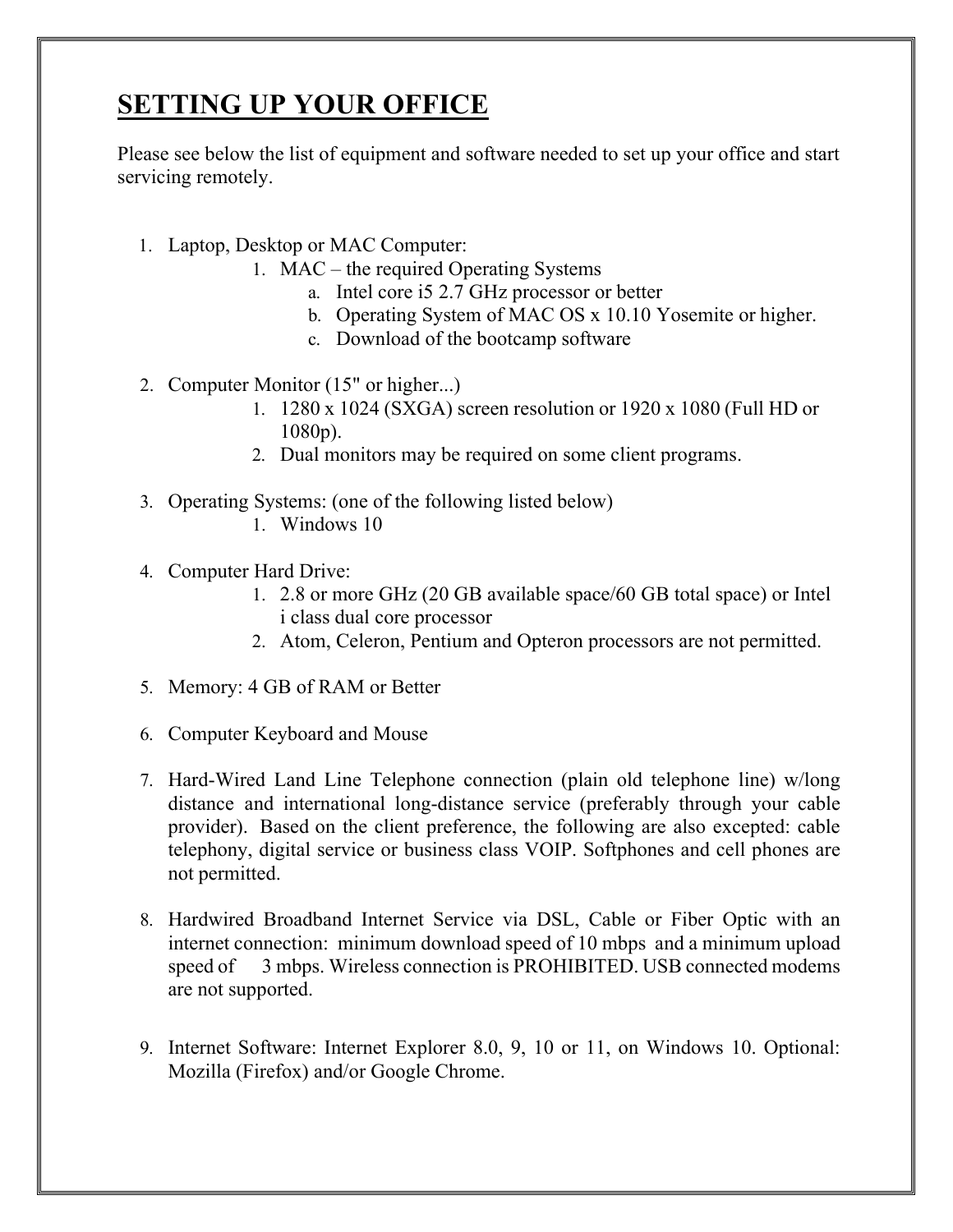- 10. Computer Protection: Microsoft Security Essentials for Windows 10.
- 11. Noise cancelling headset with microphone (Brands: Logitech, Plantronics or Microsoft)
- 12. Computer Desk/Chair
- 13. Office space
- 14. Combination Dry Erase Board w/Cork (optional)